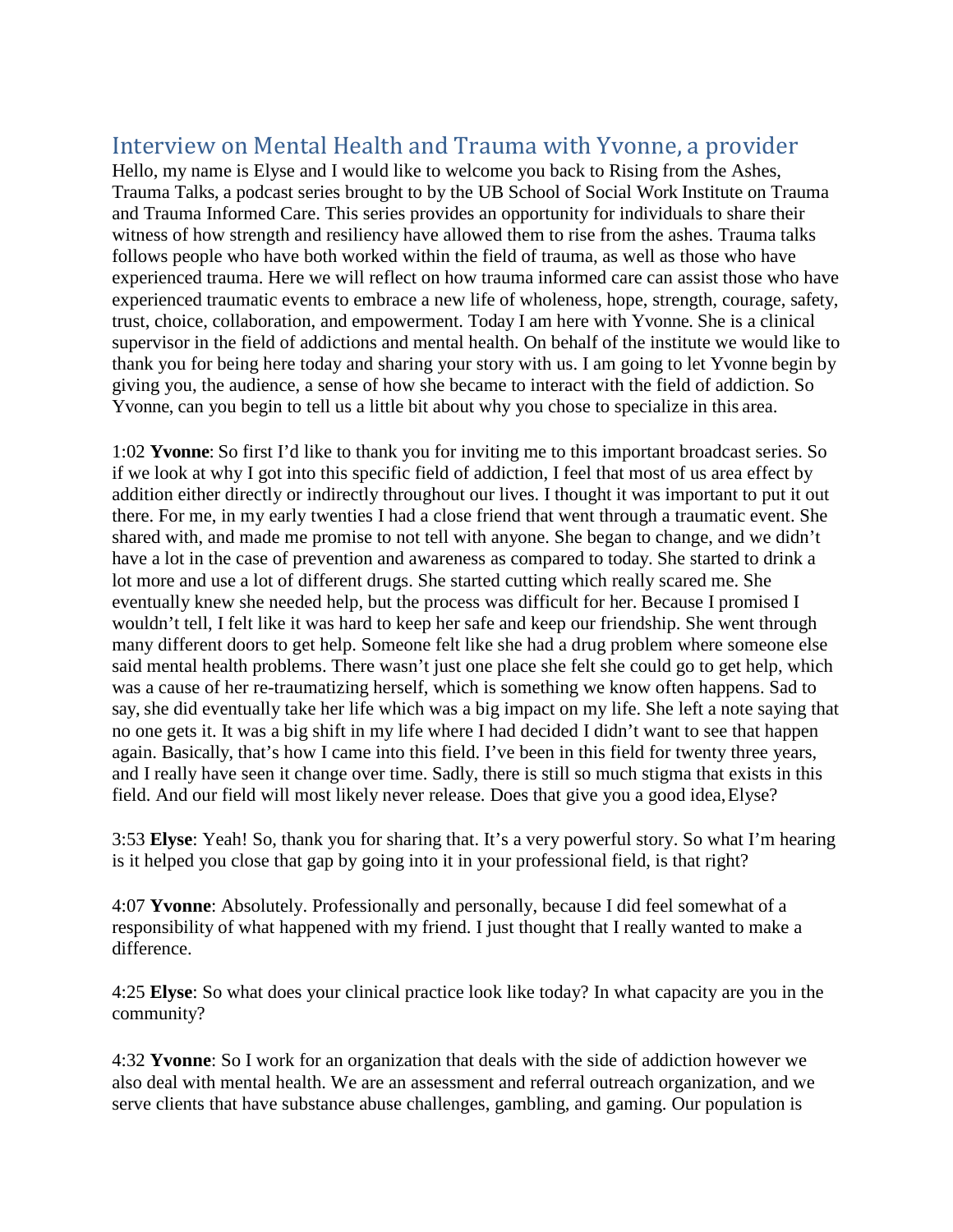adults, youth, and families of people who are affected by this challenge. We also work with disorders. We are funded by the Ministry of Long Term Health, so no pay for service and not a private service. I have two roles: The clinical supervisor where I oversee the areas of the different areas for the counselors for the organization, but I am still doing clinical work myself. I am able to keep a little piece of that so I can stay current in my skills and work directly with the population.

5:30 **Elyse**: So you're working with a population with colleagues and at the same time in a supervisor position. So I am just wondering do you see yourself as someone who is working with trauma survivors in a constant and consistent manner?

5:42 **Yvonne**: Absolutely, I mean it's quite evident for us because we are an assessment organization, our experiences that most of our clients have experienced some type of trauma. Either directly or vicariously. I can give you a couple of examples of what we see day to day. It would be mostly domestic violence, sexual abuse, unexpected loses and grief, childhood abuse, historical trauma, we have a good population of aboriginals in our community. And then things like discrimination, deaths through DUI's and crashes.

6:30 **Elyse**: Yeah, so it really does sound like you work with almost every sort of trauma that can happen. Would you also consider that you are working with trauma survivors on the organization level?

6:40: **Yvonne**: Absolutely. On the organization levels we have staff who have been through traumas themselves. Sadly some are more recently. And when you look at vicarious trauma, we are also internalizing the trauma that our clients share with us. So indirectly and directly, definitely there is some in our staff.

7:05 **Elyse**: So it sounds kind of that you are aware of how important it is to be noticing that you are working with trauma in many capacities. It is important to tune into different aspects of that like safety, trust, choice, collaboration, and empowerment. And all of those work together to perform a perspective of trauma informed care. To give listeners quick background on what Trauma Informed Care does, is that it asks individuals and service providers to stop asking, "What's wrong with a person," and to move towards ask, "What happened?" Fallot and Harris talk about these five guiding principles where they are tools that service providers can use to create that culture of a trauma informed practice. So I guess my first question in that context is would you be able to talk about what safety means to you in your role? Both physical and emotional safety and what it means to you.

8:16 **Yvonne**: When we look at safety were looking at physical and psychological. We stay mindful that there is also cultural safety within our environment as well as external ones. So we aren't just looking at the concept of safety within the organization for clients, but also outside of it. For us there are coping strategies are considered high-risk. Most often they are using substances to self-medicate to cope with a trauma or adapt to one. Although it's bad it's their survival and coping tools. It's what's working for them. We have to consider that although it may not be safe, this is what works for them to feel safer and more control. Not all survival skills are safe, but they serve a purpose for our clients. So if I look at the environment, I'd be looking at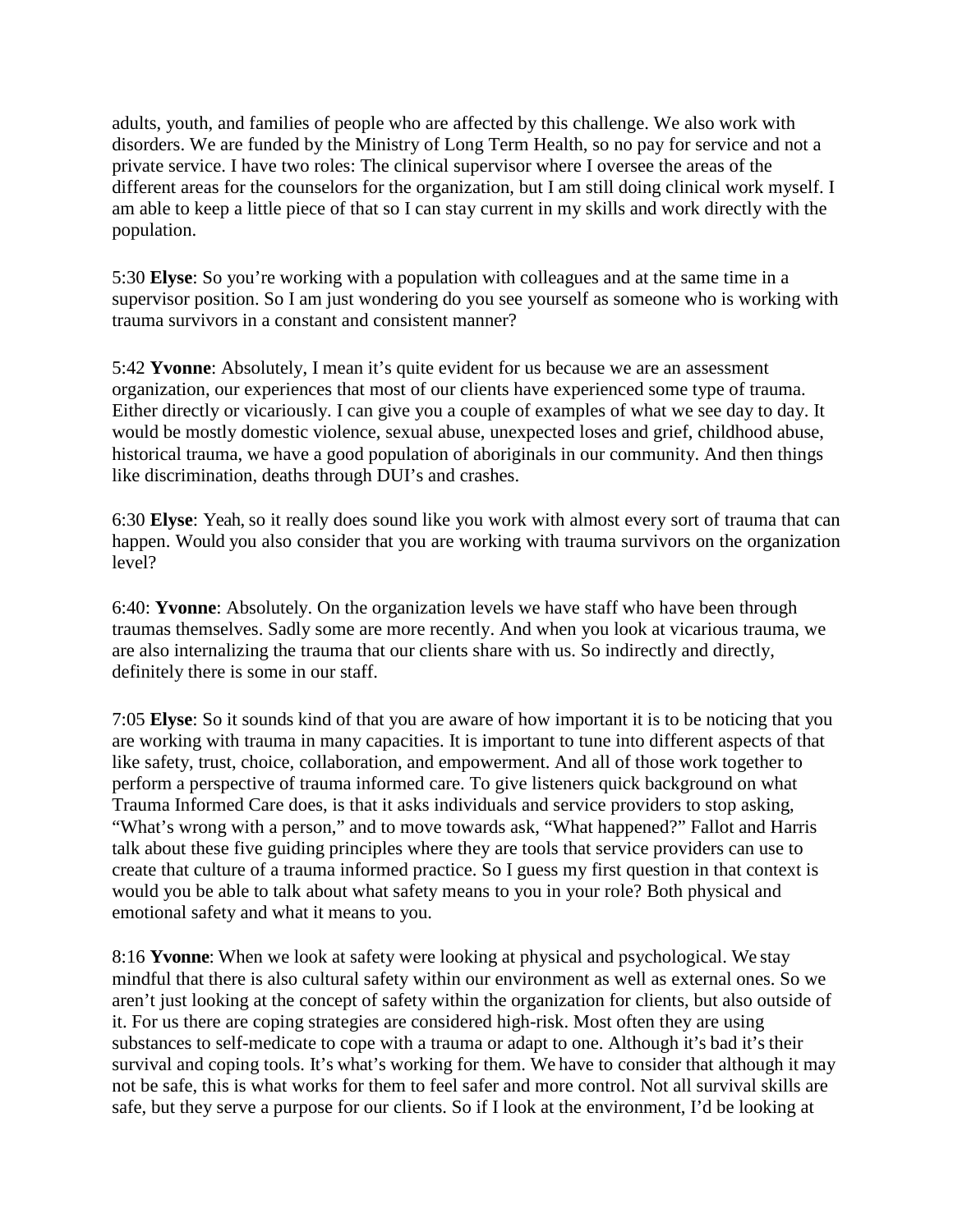keeping our offices neutral. Clients are able to sit by the door, they can pick if the door is open or close. I've got stress balls and mindful bowls with sand and a rake that they can play with. I've got a teddy bear and tissues, as silly as that sounds. We have LGBTQ signs to let them know this is a safe place, what else can I add? I was thinking more along of the lines of flexibility of the appointments so for some people certain times of the day, and are the better served in house or out of house? Some clients we will send out-reach people to them because of that safety factor for them if they can't come into the building. Or whatever is triggering them in that area.

10:30 **Elyse**: I think it's really great that you have that awareness of safety in terms of what might trigger them. Do you feel that the language you use with clients and staff is important in that safe environment?

10:45 **Yvonne**: Absolutely. First of all, it needs to be supportive language. We have to be careful in language is to not trigger. You have to be attentive to gender and culture and age when it comes to language. You need to be able to ask permission. Their body language will also let us know how our language is impacting them. Our responses to disclosures. Our language plays a big role whether we are serving them in English or in French. Is that what you're looking for?

11:25 **Elyse**: Yeah! That's perfect. And so then I'm also wondering for yourself what kinds of things do you do to maintain your emotional and physical safety? In-between appointments or after work? Are there things that are important to you there?

11:41 **Yvonne**: Yeah, definitely. If I look at it for myself on a professional level, not just for me but also for my staff, we are a small team network with a staff of ten, so that is a good thing for us. We have a fire-side room, not sure if you're familiar with that term, but we have a room where we have a couch and yoga mats, aroma therapy, soft lights, meditation CD's. That room is specifically for us. It can be used at any time. I can go in before work, after work, at lunch, inbetween clients. We get to use it for our own mindfulness techniques. We go for walks, no one needs to ask for permission for anything like that. We support each other. We have team building days specifically for self-care. We can talk about a client freely. We can be frustrated or it can be something overwhelming that we heard. We have a lot of things in place as a staff. But if I go off on a personal level for myself, I run. I love to read, it is my biggest escape. It's fiction, not selfhelp! I have a cat who is my therapy cat. He's heard a lot of stories. Sleep is important, eating well, I have a go-to person that I have within the field of addiction and mental health, so that I have someone I keep my check-ins with to make sure I am doing okay.

13:56 **Elyse**: Sounds like you have a really strong network in your organization, outside, that's wonderful. If I could back track to thinking about the staff and creating safety, it sounds like that's happening, but also, now thinking about how trust can intersect there. I'm wondering, at your agency do you have a number of front line workers, admin staff, even janitorial staff working in that space?

14:31 **Yvonne**: Absolutely. I'll give you a description. Including myself we have 8 clinicians, and then I am also the clinical supervisor. We have an administrative assistant. She's the glue of the agency. And then we have our executive direction, and that's about it in the innards of our agency. That's our staff. When you look at trust, the best way to explain that is that trust goes all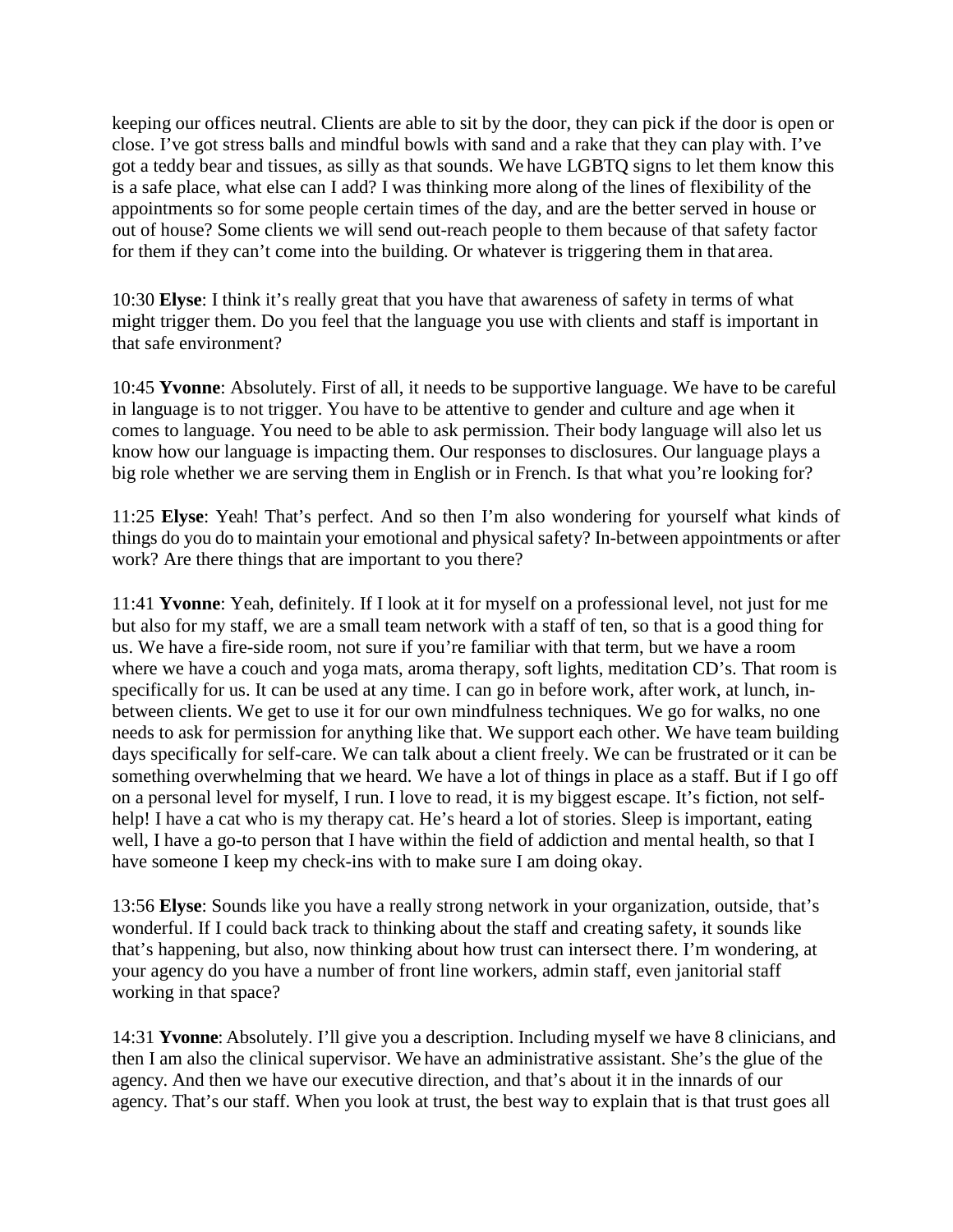ways. Myself and the clinicians, there is a mutual trust there. I have an open door policy. They can come see me whenever they need to. However, they do have to ask permission to what we call "slime," I am not sure if you know what that term means or not. That's a term you learn in compassion where I may have heard some traumatic information for a client, and I may go into my coworkers office and go "blahh" and put it all out there without forewarning or asking if they are able to take it at that time. So we do have that boundary set up. Our executive director is pretty supportive and is part of the team. She is the one we answer to, but our relationship with her is very equal. Our administrative staff, she is that first contact with our client. She is doing the intakes over the phone. They are the first person they see coming into our organization. It's important to us that she has been trained, and she is, in some levels of crisis services and prevention, de-escalation, and other types of skills. That way she feels more comfortable and clients feel more comfortable with her role here. So, I'm not sure if that answers it. The trust I can tell you is during our evaluation, you are not only being evaluated by the executive director, but you are evaluating the director, the supervisor and the agency in general also. It works well because it is impactful and we learn a lot from each other.

17:17 **Elyse**: I am hearing also then collaboration is a big part of maintaining that trust. So, we know that collaboration is a critical part when working with survivors of trauma. I am wondering how do all of those components of your agency work together with community members or other organizations to ensure best possible service outcomes for clients?

17:45 **Yvonne**: When we look at collaboration between community partners, we have a model called, "there's no wrong door" approach. And so if someone comes through our doors and aren't best suited for us, we are able to do those screening tools to tune into that quickly so that that person can be better serviced quicker. We have that approach with other organizations like Community Mental Health Organization and without inpatient mental health unit at the hospital, with police services, and residential community centers. They are in service agreements that have all set down to see which way we can best collaborate. Then put it into writing and a service agreement. We have something very new going on right now and called the Timmin's Hub and what it is is that we now have 6-7 organizations including our policing services where we meet once a week and may discuss a case that a person isn't necessarily involved with, and is done without a name and it is discussed and a lead agency will take on that client and then they will go to the client and let them know what type of services they have. So there's a lot of great things happening here with our service partners.

19:37 **Elyse**: That sounds really interesting, the idea of the Hub. Thinking about choiceand the client consumer choice and perspective, how are organizations approaching that case that isn't connected to any services? And what trauma informed aspects are guiding it?

19:58 **Yvonne**: I think safety is first. That person's new lead agency will contact that person by telephone and will go through a safety-risk assessment with them to make them feel like the community wants to care and support them through the treatment process. It starts there and if the person is willing and wants the services, they will go into how they approach trauma informed type of care. I can tell you that some clients will refuse the services anyways. These are clients that access many services over and over again, over time. And they, when they are approached through this HUB process, they decline it because they keep repeating their own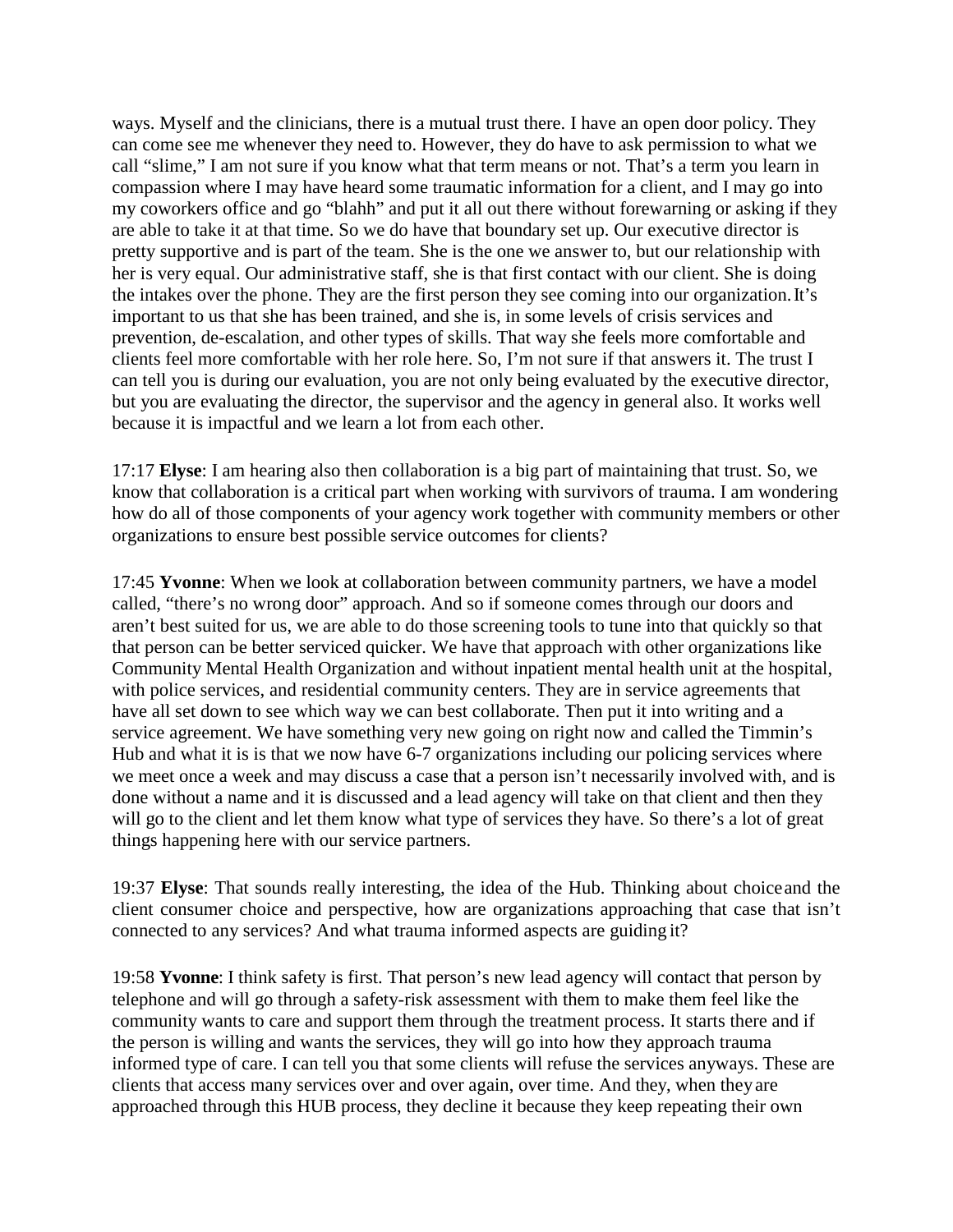patterns of showing up at the hospital. That's what this is is doing is trying to decrease the amounts of visits they have to do by decreasing the addiction.

21:33 **Elyse**: In that process, I heard you mention a few times screening people. Is there a specific screening for trauma history that is done off-the-bat when working with these clients?

21:43 **Yvonne**: We're using Grief screening tools. We are using The Gain Short Screener, which identifies in 3-4 different areas that a client will show, where there will be flags if the client is ranking high up, then you navigate them to services that are best for them. They are looking at high-risk behaviors in each section, they look at mental health — so looking at psychosis and basic questions around trauma, and then substance abuse. So depending on how they score on that questionnaire, it helps us to see if there is some trauma because our questions are more along the lines of, "have you had any reoccurring thoughts about something in the past?" and then we will ask, "30 days 90 days or more." So they are very basic questions but they will definitely give us that kind of flag or indicator if there is probably some trauma there. And the other one is called The Basis 32. And The Basis 32 is looking at how they are functioning in different parts and areas of their life in the last ten days. So this is in the here-and-now and they're looking at how they are managing day to day life with how they are getting up, taking showers, showing up for things, a few questions about suicide and psychosis. So those are two screening methods that we use and they actually work really well. We ask in a broad way that it's enough information to find trauma there. That's at the first initial contact with them. From there it can unfold in many different ways based on the person, their behavior, where they're at, and all those different things. What's most important, going back to safety with this, we want to avoid re-traumatizing. That's the biggest thing for us.

24:02 **Elyse**: That's wonderful to come in with that awareness. To kind of just bring us back to the component of trauma, which is looking are post-traumatic growth and resiliency. I am just hoping to ask you how you've witnessed post-traumatic growth in the populations you've worked with and how that effects your practice or awareness of the possibility of rising from the ashes, as we say?

24:39 **Yvonne**: I think that when you look at post-traumatic growth, what we are looking at is that our clients are actually being able to function at some level with the trauma that they've been through, and that they are survivors. I can't say that enough. I don't know how often I actually say in that regards of how resilient a person is in the fact that they have survived and gone through that. They have functioned through it all, and gotten so much stronger. It comes from something that they can use in other areas in their life. I don't think they are aware for the most part, for the most part, that they have this strength. When we see them come through this they actually recognize the fact that they are survivors. They are good people, worthy of being cared about. Care for themselves. It's really inspiring.

25:53 **Elyse**: Caring for themselves is important. I am wondering what are some things, are there things going on in the community to acknowledge the support for populations with substance abuse? Things such as rally's, groups that are happening? Events that are related?

26:25 **Yvonne**: There are different things that are happening in the community for individuals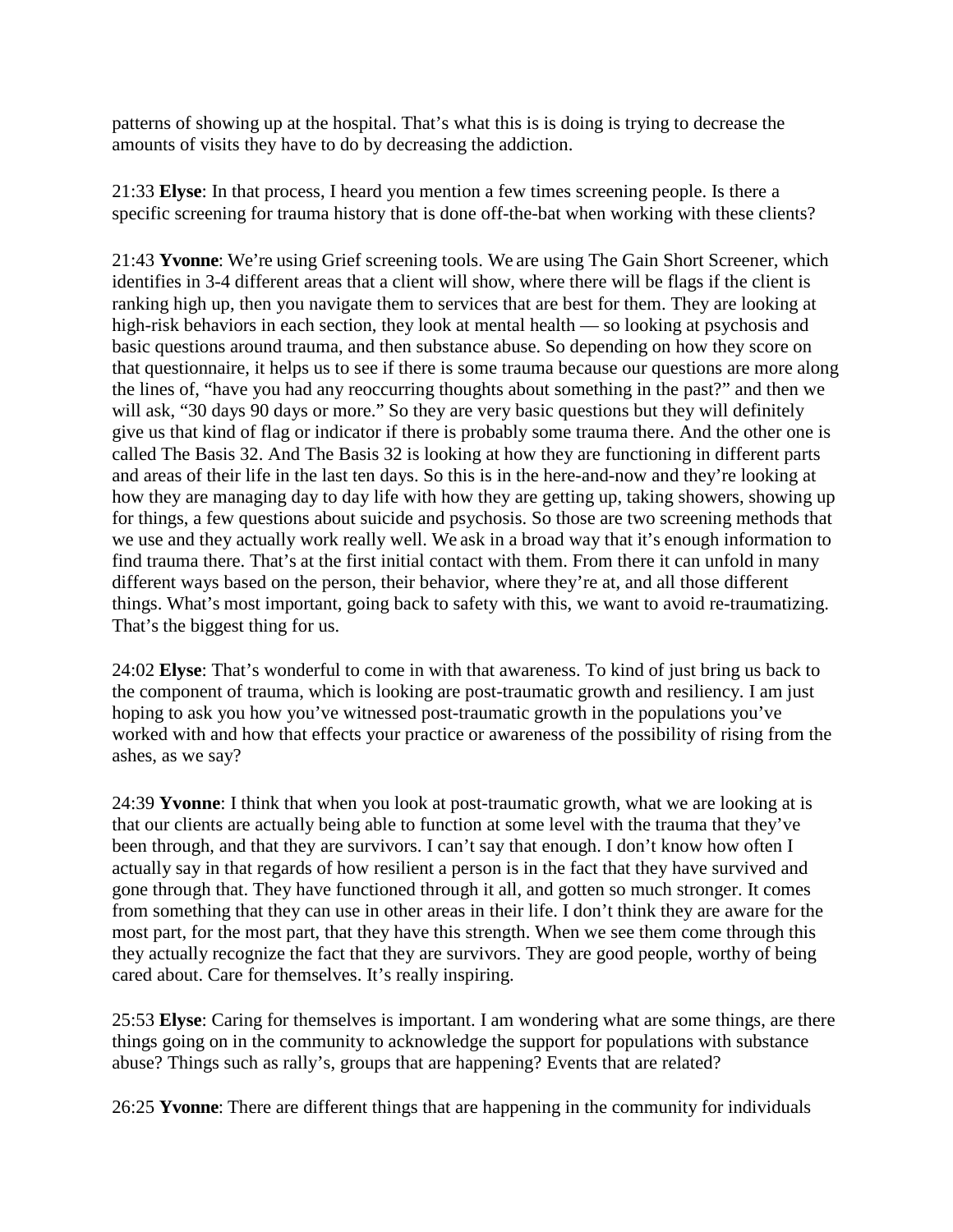who maybe are having some challenges or some difficulties in areas of their life. We have a transitional care program at the hospital, and it's the mental health out-care unit, and they cover a lot and wide variety of different topics. It's called an open-group, so I believe there is 12-15 different areas that they work with. I will name a few for you. One of them would be trauma, anxiety, anger, depression. So what it is is that it's an open group that's once a week in a certain setting. And it revolves. So let's say there's 12 sessions, then it's every 12 weeks the cycle starts over. So if you miss one group you can go to the next, or you can go to them all. So it's a group that is teaching and giving an education on the specific subject but also strategies, whether that be grounding techniques or mindfulness, different things like that. If they don't have a position or an access to a psychiatrist, it's kind of a back-way door to get them referred for those services. So that's one group. We have an organization in the community that works with women in crisis, and they have several groups they offer. Everything from survivors of abuse to trauma to different things. They are also there to help navigate them through the system if they are navigating through the court. So they give them safety plans, give them cellphones, so many different things that we have in our community. We also have male-survivors sexual abuse group. It's only been around for a few years now, so for us, that's new for the community because it hasn't been very long. But were, it is recognized that that gap was there, that there are many groups for women but in our community that males didn't have anywhere that they can go for services. There's those things and there are health groups, AA, or ALANON, gamblers anon, disorders eating clinic. We have different types of services that try to put it out to the community versus only clients within an organization. So I am not sure if that answers your question, Elyse?

29:31 **Elyse**: Yeah that's great. I think it gives a systemic picture of what's being offer and possibilities for someone who may struggle with addiction. My last question for you is, for those who may be working in the field of addiction, and subsequently as we've discussed as survivors of trauma, can you offer a few final words as to why you feel being trauma informed about care and with one another is so vital?

30:06 **Yvonne**: Yeah, I can probably say a few things. And you know, what's wonderful is where we were 20-30 years ago to where we are today is amazing! That's important to put out there so that it can stay encouraging and to keep moving forward in this area. Any service delivery should really be evaluated on-going. And I mean that as at the organizational level and higher. Basically what happens often is organizations get stuck in doing things one way. They get comfortable in how they do things. That's where confidence gets built up. When change comes along then we have to challenge ourselves in that area. So I think that if a person wants to allow for growth on a personal, professional, and even on an agency level, it's too have an outcome that can change and not be afraid of it because that's where we are going to continue to grow and improve and collaborate in order to continuously best serve our clients who really do deserve the best that we have to give them. I think that we are challenged often in training dollars, sadly as budgets get cut or budgets don't get increased. There's many organizations, that's where they do their cuts, in the training portion of their budget I guess, and I think that's really sad. It truly is, well it becomes an obstacle in how organizations are based when it comes to being effective. Where anyone who is working in an organization where training hours are continuously being cut, that is something I'd be fighting for because it is so important and again, if I compare to my training 23 years ago & education to how things have changed over time. And I've had a lot of training and have been very fortunate where I've been to trainings and conferences and workshops over